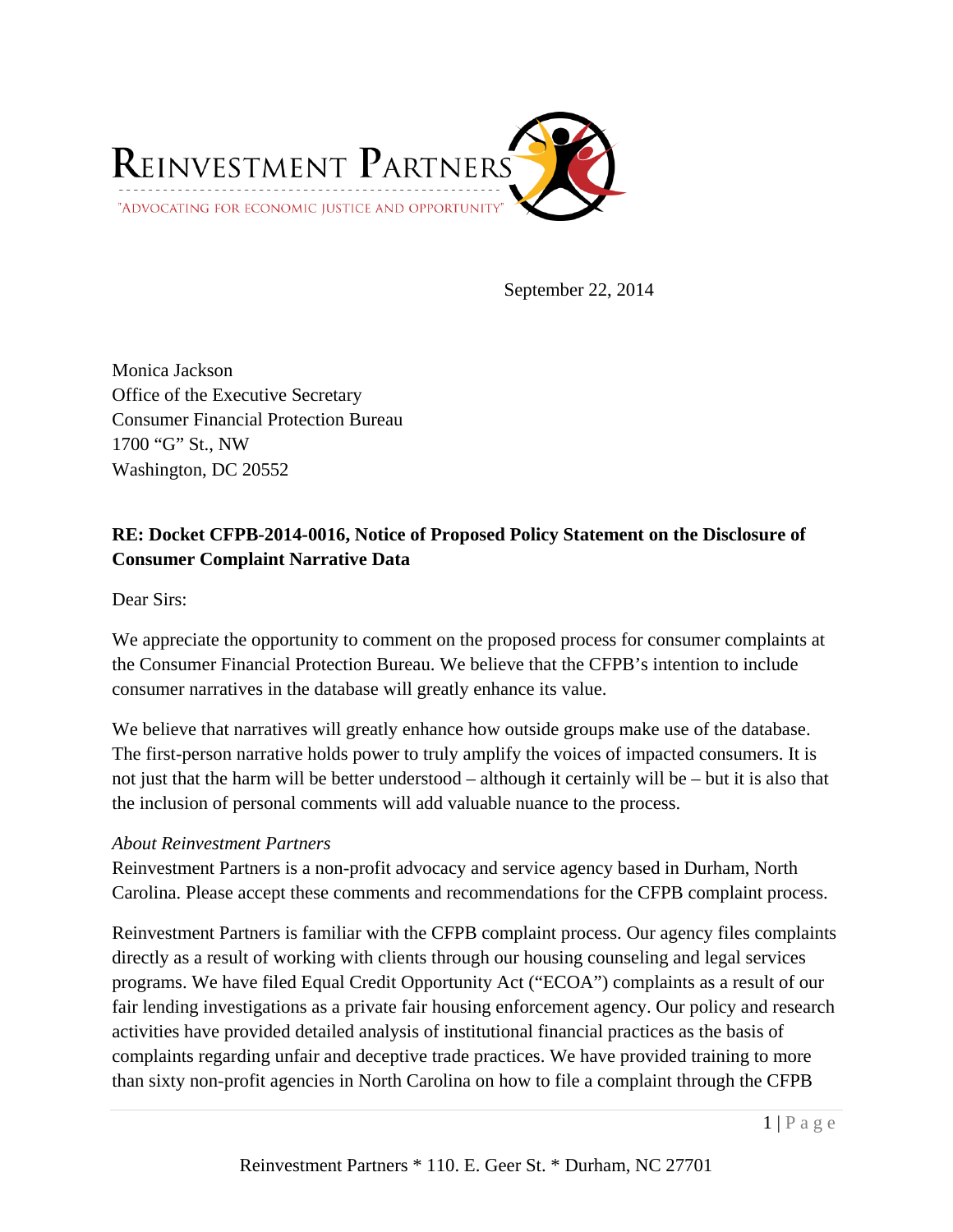web portal. We understand the importance of how the complaint process informs supervision and enforcement action for the CFPB.

From this experience, we have recommendations for improvements in the complaint process. Our recommendations are outlined below, and further detailed later in this document.

I. The CFPB needs to improve how it works with third party agencies to generate and file complaints.

- a) The CFPB needs to establish a protocol for the Office of Fair Lending to work with private fair housing enforcement agencies in filing ECOA complaints.
- b) The CFPB needs to establish a more formal process for taking complaints from third party agencies that are able to discern patterns and practices or have technical skills that can differentiate complaints from citizens.

II. Data analysis shows that complaints from minority neighborhoods to the CFPB are underrepresented and complaints are not screened for fair lending trends.

- a) On a volunteer basis, race, ethnicity, gender and age need to be collected as a data point for complaint intake so that fair lending violations maybe better identified and corrected.
- b) Minority neighborhoods are under-represented in complaints made to the CFPB. This indicates a need for greater outreach to involve these communities, which have been historically over-represented in fringe financial services, subprime lending and foreclosures.

# III. The CFPB can improve its intake process and follow up.

a) In cases where a company is non-responsive, or the initial complaint is escalated, such changes in the complaint's status should be communicated to the consumer in order to build confidence in the CFPB process.

b) The web portal to file complaints can be improved to make it easier and quicker to file a complaint.

# **DETAIL**

(I)(a) The CFPB needs to establish a protocol for the Office of Fair Lending to work with private fair housing enforcement agencies in filing ECOA complaints.

The CFPB April 2014 Fair Lending Report states on page 12 that "We consider fair lending complaints received by the Bureaus' Office of Consumer Response or brought to the Office of Fair Lending's attention by advocacy groups, whistleblowers, and other government agencies (at the local, state and federal levels)."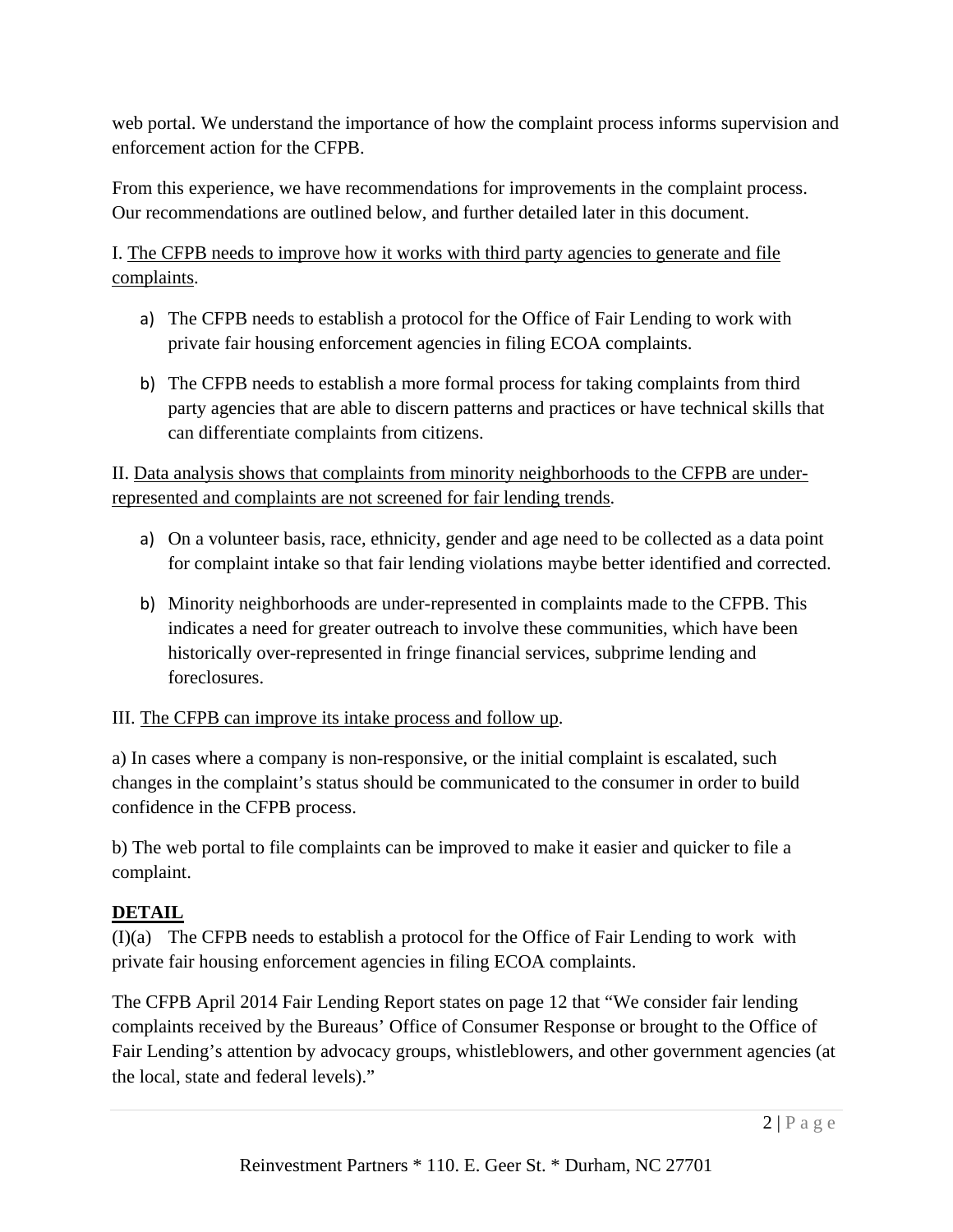It should be noted that the CFPB Office of Fair Lending and Equal Opportunity does not respond to or investigate individual consumer complaints regarding discrimination. Unlike the United States Department of Housing and Urban Development, it does not advertise to the public to file discrimination complaints with the agency. While considering complaints, it does not ask for them or have a process to respond to them from individuals or agencies.

It is very difficult for consumers to know if they have been discriminated against. Testing by a fair housing enforcement agency is necessary to determine if disparate treatment exists. Because the CFPB does not conduct testing in the pre-application or application phase of obtaining credit, it does not have the capacity itself to investigate discrimination prior to and during the application process.

Reinvestment Partners has advocated on several occasions to create a process for fair housing enforcement agencies to work with the CFPB. The CFPB should provide a protocol for how to file a fair lending complaint, what standards are expected in the burden of proof, and what protocol is preferred in conducting fair lending investigations. There is no process for providing feedback to agencies on the quality or veracity of filed complaints. Meetings are an ad hoc process based on the non-profit initiative. The CFPB Office of Fair Lending and Equal Opportunity should develop a process of working with third parties to conduct investigations and a protocol for accepting complaints that allow for follow up.

(I)(b) The CFPB needs to establish a more formal process for taking complaints from third party agencies that are able to discern patterns and practices or have technical skills that can differentiate complaints from citizens.

Legal services attorneys, advocates, and housing counselors are able to identify trends and problems that individual consumers are not. Filing complaints through the Consumer Complaint portal allows the CFPB to see the individual complaint, but lacks the contextual and broader analysis that professionals can bring. CFPB staff has consistently been responsive to our requests for meetings and have listened professionally to our analysis. However, our agency has the privilege of receiving funding and our existing relationships that enable us to advocate from North Carolina to Washington, DC. Local service providers often do not. We encourage the CFPB to develop a means for professionals serving clients to make complaints in a fashion that allows for supervisor and policy responses, as well as responses to individual complaints. This process allows for a cross disciplinary response to what is happening on the ground.

(II)(a) Race needs to be collected as a data point for complaint intake so that fair lending violations maybe better identified and corrected.

By not collecting race, ethnicity, gender or age of consumer complaints the CFPB is missing an opportunity to look for patterns and practices of fair lending violations. It also would help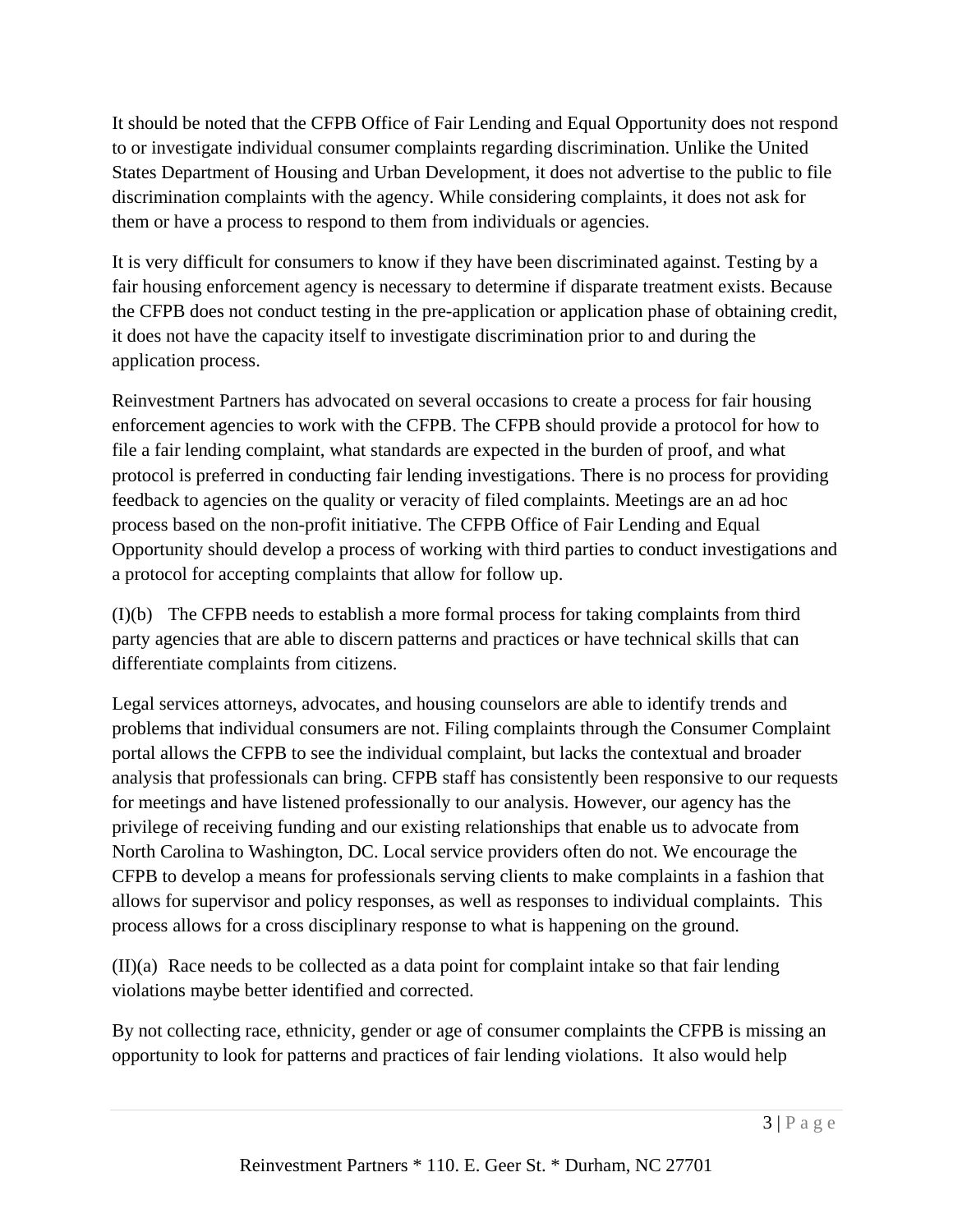inform who is not filing complaints and what outreach may be needed to include the diversity of our society.

(II)(b) Based on an analysis by the Greenlining Institute, complaints from zip codes with majority minority households are under-represented in filing complaints. The CFPB should conduct broad outreach campaigns to the public regarding the consumer complaint database and, in particular, for those neighborhoods and populations that are under-represented.

(III)(a) In cases where a company is non-responsive, or the initial complaint is escalated, such changes in the complaint's status should be communicated to the consumer in order to build confidence in the CFPB process

Consumers file complaints with the expectation that the CFPB will provide a fair response to resolve the problem. While the CFPB does require a timely response from companies, which often provides relief, consumers may be disappointed in the limits of the CFPB intervention. Consumers need to receive better communication about the outcome of the complaint to build confidence in the CFPB process.

According to our analysis of the CFPB complaint database for mortgages in North Carolina, 88 percent of complaints were resolved with relief and 97.5 percent complaints were responded to in a timely fashion. This is a significant outcome in having industry respond favorably and timely to consumer complaints. However, it should be noted that 12 percent of complaints were resolved without relief and 2.5 percent were not responded to in a timely fashion. These numbers and percentages are much higher in other financial products such as credit cards and student loans.

The complaint process allows for a consumer or their advocate to dispute a company's response. However, while a consumer may anticipate a resolution of the complaint in the escalation, the CFPB is clear that is not its obligation.

Reinvestment Partners escalated a complaint in which the company did not provide a response. In response to the escalation, the CFPB provided blunt information to inform our expectations on next steps, shown below.

# *Will I hear from the CFPB again about my complaint?*

*Probably not. We occasionally have to reach out for more information to complete an investigation. As a result of investigation, you may receive a more favorable response, though not usually. If you do not hear from us within 60 days, you can assume we have investigated and closed your complaint.* 

# *If the company broke the law, will you tell me?*

*No. We do not comment on possible violations of the law unless they're made public.*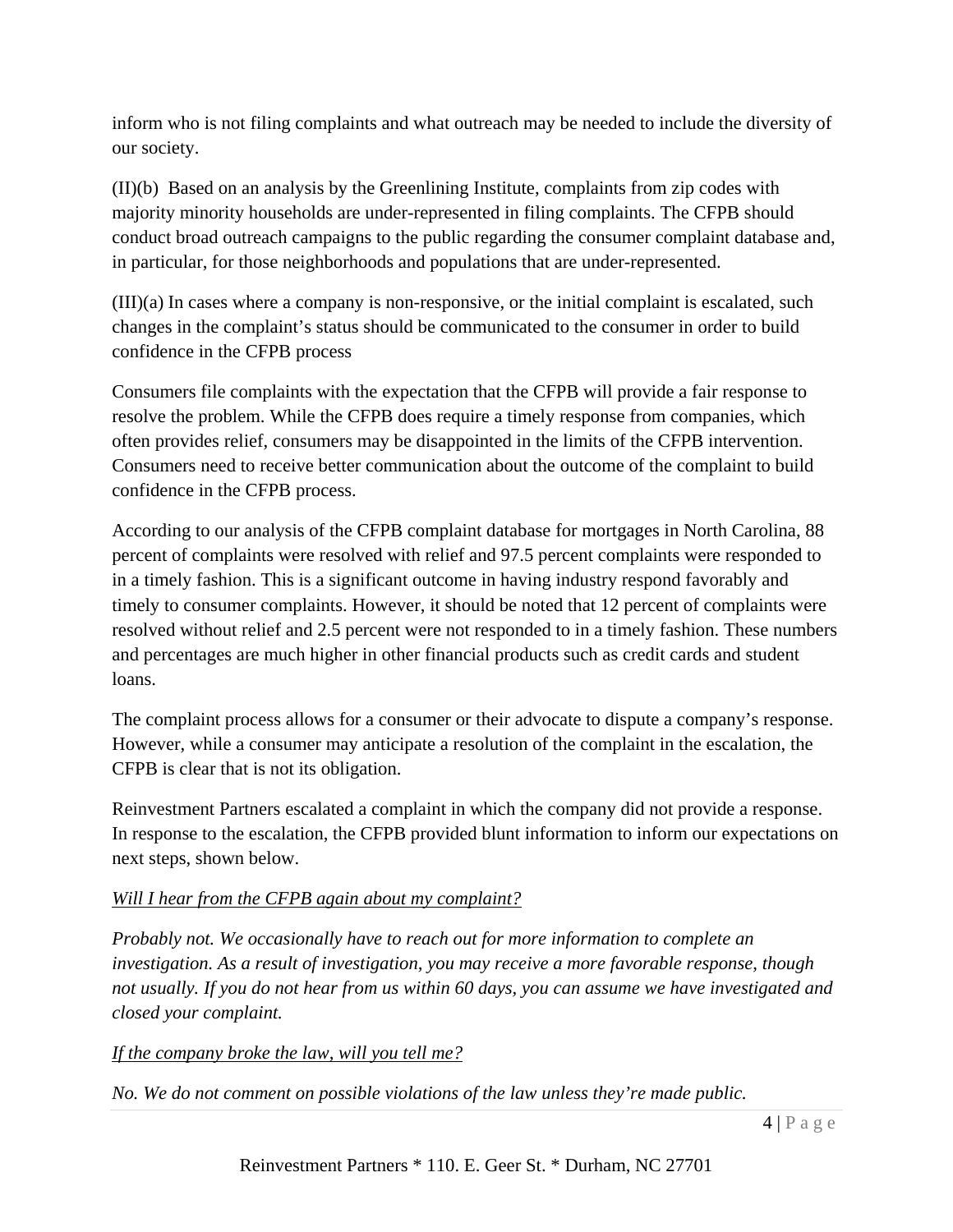### *Is that it?*

*Complaints help us identify trends and problems in the market place and understand the challenges people are facing so we can do a better job looking for these problems when we supervise companies, enforce federal consumer financial laws, and write rules and regulations.* 

We appreciate the bluntness of the answers. We trust the CFPB will do its job to investigate. We are also left without an effective answer to our complaints. The burden of obtaining a resolution moves back to either the consumer or non-profit who by definition lack resources and the authority of the CFPB to obtain a resolution. In two decades of advocacy, we have had state and federal agencies allow companies to respond to complaints without investigation, enforcement or complaint resolution. Whatever the company said was sufficient as a response. This could be a future problem under different CFPB leadership. The CFPB should establish a precedent to help consumers resolve their complaints and communicate end results to build confidence in the complaint and resolution process.

(III)(b)The CFPB can improve the online process of filing complaints.

Reinvestment Partners has entered multiple complaints and provided training to others on how to file CFPB complaints. The attached Top Ten Tips are to make it easier for counselors and lawyers to file complaints. We have provided this to CFPB staff in prior conversations.

(IV) Reinvestment Partners supports the publishing of complaint narratives and company responses, provided that consumers' privacy is protected. The opt-in process and removal of personally identifiable information will provide consumer privacy.

# *Part I Section B: Policy Considerations of Disclosing Narratives*

There is great value in enhancing the voice of the consumer through the inclusion of personal narrative. In our view, it is more transparent. In this approach, the financial institution is not an intermediary that filters the content and opinion of the consumer.

We understand how this could impact the level of privacy. The Bureau asks to weigh the incremental benefit of a personal narrative against the potential intrusion upon privacy. In our opinion, this is easily mitigated by giving the consumer the choice to make his or her comments public.

We understand that consumer criticisms based on false legal standing presents a real problem, as such language could unfairly impugn the financial institution. This probably deserves some intervention. On one hand the Bureau, could publicly the discrepancy between law and opinion. As well, the complaint narrative could be excluded after review. But in our opinion, the Bureau's proposal to append the company's response solves all of these problems. The financial institution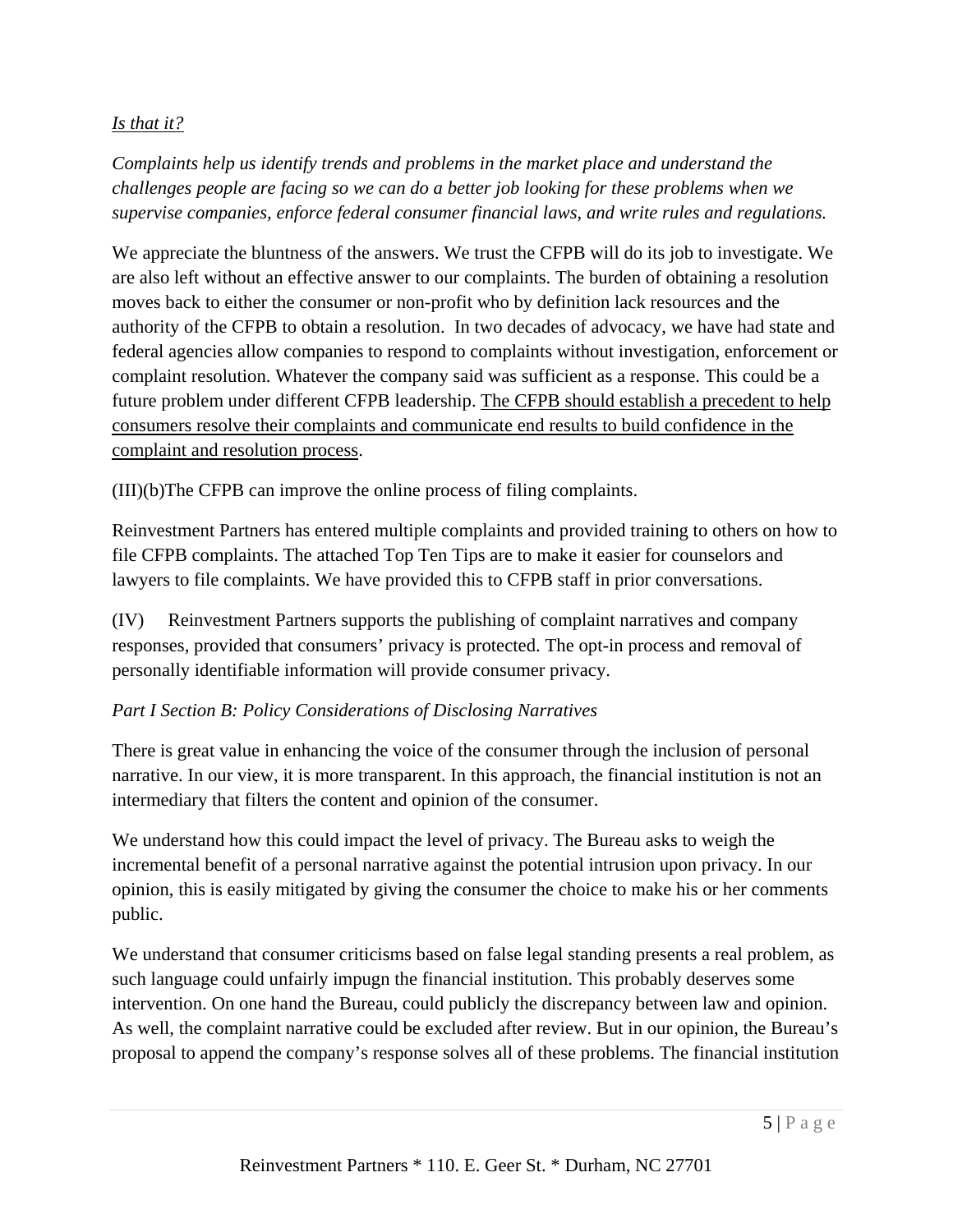will certainly point out the error in understanding. In doing so, the misinformation is corrected without administrative intervention.

### *Part II Section B: Consumer Consent to Disclose Narratives*

As we expressed in our response to Part I Section B, receiving consent from a consumer as a condition for publishing a narrative is a fitting method to balance privacy concerns with the incremental benefit of a narrative. We also commend the Bureau for proposing to allow consumers to opt-out of the publication of their narrative comments at a time after their initial release.

### *Part III: Scope of the Proposed Policy Statement*

C. Personal Information Scrubbing Standard and Methodology:

In our opinion, adopting an approach which is similar to the HIPAA Safe Harbor Method is too stringent. The key issue is geography. By eliminating public dissemination of geographic data at levels below the level of the state, the CFPB would miss out on opportunity to support outside groups to evaluate the impact of a bank's policies on communities. A widespread concern for community groups and regulators is that financial institutions may have different procedures in lower-income and minority communities. Scrubbing below the level of the state would render analyses of community impact meaningless.

The degree to which granular geographic data is published is one of the most important questions, and one with which the greatest benefits could be achieved or lost, in this entire comment.

We have no objection to the other 17 elements contemplated by using HIPAA rules as a model for the narrative element of the Consumer Complaint Database.

Zip code is a difference-maker because it is easily appended to publicly-available Census Data. Competent researchers will be able to append demographic data of the relevant zip code to an exported excel file of the complaints.

The Bureau has asked if there is a useful population cut-off for redacting zip code data. The Census Bureau says that there are more than 7,000 individuals in the average-sized zip code. Thus, to redact below 10,000 (as mentioned in the Request) would probably mean redacting a great percentage of the comment filings. In fact, a decision to never redact is probably workable. We believe that a 5-digit zip code identifier leaves a great deal of room to protect individual privacy. Moreover, when this is folded into a narrative policy that has generous opt-out conditions, it is likely that consumer harm will be minimal to non-existent.